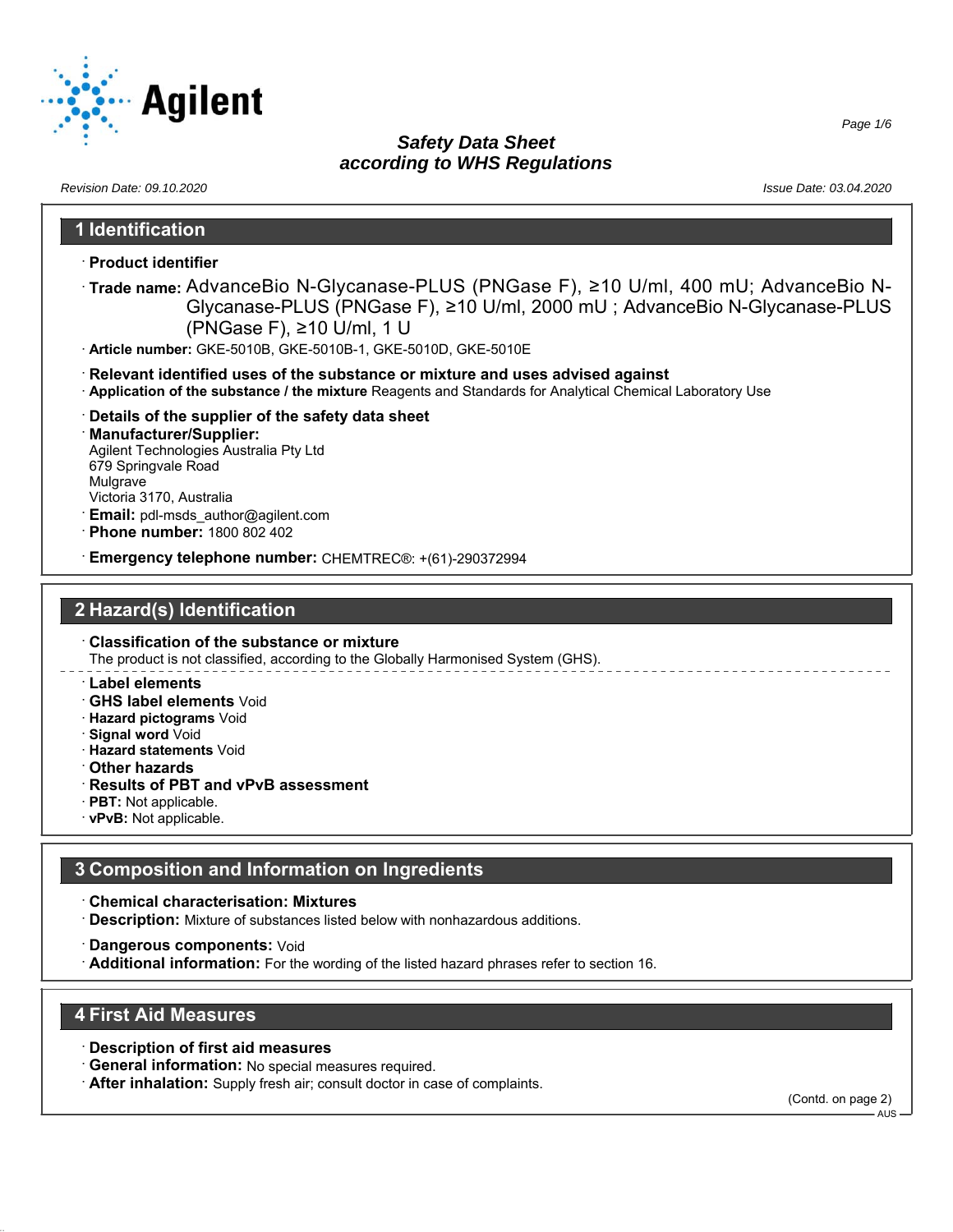*Revision Date: 09.10.2020 Issue Date: 03.04.2020*

**Trade name:** AdvanceBio N-Glycanase-PLUS (PNGase F), ≥10 U/ml, 400 mU; AdvanceBio N-Glycanase-PLUS (PNGase F), ≥10 U/ml, 2000 mU ; AdvanceBio N-Glycanase-PLUS (PNGase F), ≥10 U/ml, 1 U

(Contd. of page 1)

· **After skin contact:** Generally the product does not irritate the skin.

· **After eye contact:** Rinse opened eye for several minutes under running water.

· **After swallowing:** If symptoms persist consult doctor.

· **Information for doctor:**

· **Most important symptoms and effects, both acute and delayed** No further relevant information available.

· **Indication of any immediate medical attention and special treatment needed** No further relevant information available.

### **5 Fire Fighting Measures**

- · **Extinguishing media**
- · **Suitable extinguishing agents:** Use fire extinguishing methods suitable to surrounding conditions.
- · **Special hazards arising from the substance or mixture** No further relevant information available.
- · **Advice for firefighters**
- **Protective equipment:** No special measures required.

## **6 Accidental Release Measures**

- · **Personal precautions, protective equipment and emergency procedures** Wear protective gloves / eye protection / face protection.
- · **Environmental precautions:** Dilute with plenty of water.
- · **Methods and material for containment and cleaning up:**

Absorb with liquid-binding material (sand, diatomite, acid binders, universal binders, sawdust).

**Reference to other sections** 

See Section 7 for information on safe handling.

See Section 8 for information on personal protection equipment.

See Section 13 for disposal information.

### **7 Handling and Storage**

- · **Handling:**
- · **Precautions for safe handling** Wear protective gloves / eye protection / face protection.
- · **Information about fire and explosion protection:** No special measures required.
- · **Conditions for safe storage, including any incompatibilities**
- · **Storage:**
- · **Requirements to be met by storerooms and receptacles:** No special requirements.
- · **Information about storage in one common storage facility:** Not required.
- · **Further information about storage conditions:** None.
- · **Specific end use(s)** No further relevant information available.

# **8 Exposure controls and personal protection**

· **Additional information about design of technical facilities:** No further data; see item 7.

(Contd. on page 3)

AUS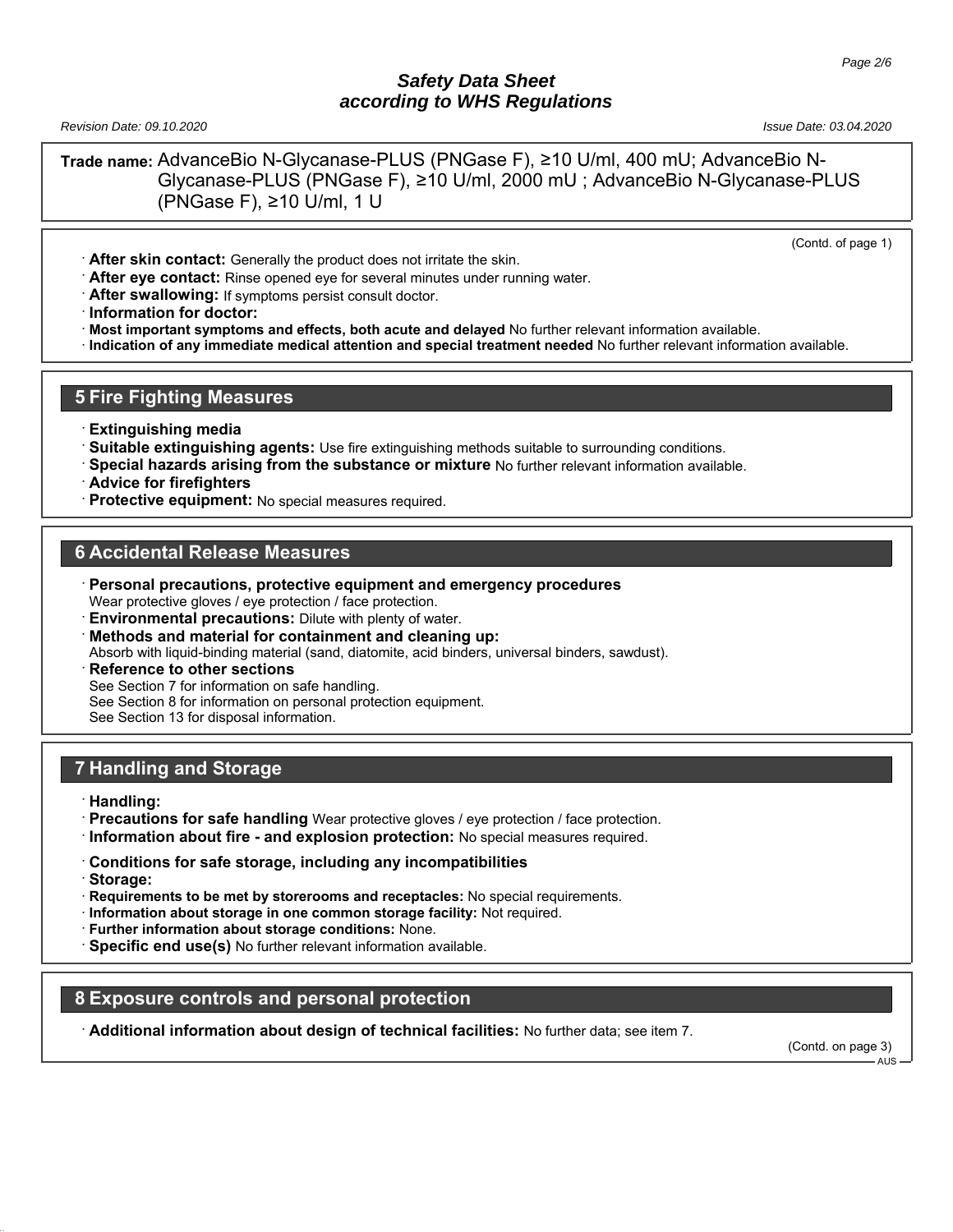*Revision Date: 09.10.2020 Issue Date: 03.04.2020*

**Trade name:** AdvanceBio N-Glycanase-PLUS (PNGase F), ≥10 U/ml, 400 mU; AdvanceBio N-Glycanase-PLUS (PNGase F), ≥10 U/ml, 2000 mU ; AdvanceBio N-Glycanase-PLUS (PNGase F), ≥10 U/ml, 1 U

(Contd. of page 2)

- · **Control parameters** · **Ingredients with limit values that require monitoring at the workplace:**
- The product does not contain any relevant quantities of materials with critical values that have to be monitored at the workplace.
- · **Additional information:** The lists valid during the making were used as basis.

· **Exposure controls**

- · **Personal protective equipment:**
- · **General protective and hygienic measures:** The usual precautionary measures are to be adhered to when handling chemicals.
- · **Respiratory protection:** Not required.
- · **Protection of hands:**

The glove material has to be impermeable and resistant to the product/ the substance/ the preparation.

Selection of the glove material on consideration of the penetration times, rates of diffusion and the degradation

- **Material of gloves** Wear suitable gloves.
- · **Penetration time of glove material**
- The exact break through time has to be found out by the manufacturer of the protective gloves and has to be observed.
- **Eye protection:** Wear eye protection / face protection.

# **9 Physical and Chemical Properties**

| Information on basic physical and chemical properties |                                               |                             |
|-------------------------------------------------------|-----------------------------------------------|-----------------------------|
| <b>General Information</b>                            |                                               |                             |
| Appearance:<br>Form:                                  |                                               |                             |
| Colour:                                               | Liquid<br>Colourless                          |                             |
| Odour:                                                | Characteristic                                |                             |
| Odour threshold:                                      | Not determined.                               |                             |
|                                                       |                                               |                             |
| pH-value at 20 °C:                                    | 7.5                                           |                             |
| <b>Change in condition</b>                            |                                               |                             |
| Melting point/freezing point:                         | 0 °C                                          |                             |
| Initial boiling point and boiling range:              | 100 °C                                        |                             |
| · Flash point:                                        | Not applicable.                               |                             |
| Flammability (solid, gas):                            | Not applicable.                               |                             |
| <b>Decomposition temperature:</b>                     | Not determined.                               |                             |
| Auto-ignition temperature:                            | Product is not selfigniting.                  |                             |
| <b>Explosive properties:</b>                          | Product does not present an explosion hazard. |                             |
| <b>Explosion limits:</b>                              |                                               |                             |
| Lower:                                                | Not determined.                               |                             |
| Upper:                                                | Not determined.                               |                             |
| Vapour pressure at 20 °C:                             | 23 hPa                                        |                             |
| Density at 20 °C:                                     | 1 $g/cm3$                                     |                             |
| <b>Relative density</b>                               | Not determined.                               |                             |
| · Vapour density                                      | Not determined.                               |                             |
| <b>Evaporation rate</b>                               | Not determined.                               |                             |
|                                                       |                                               | (Contd. on page 4)<br>- AUS |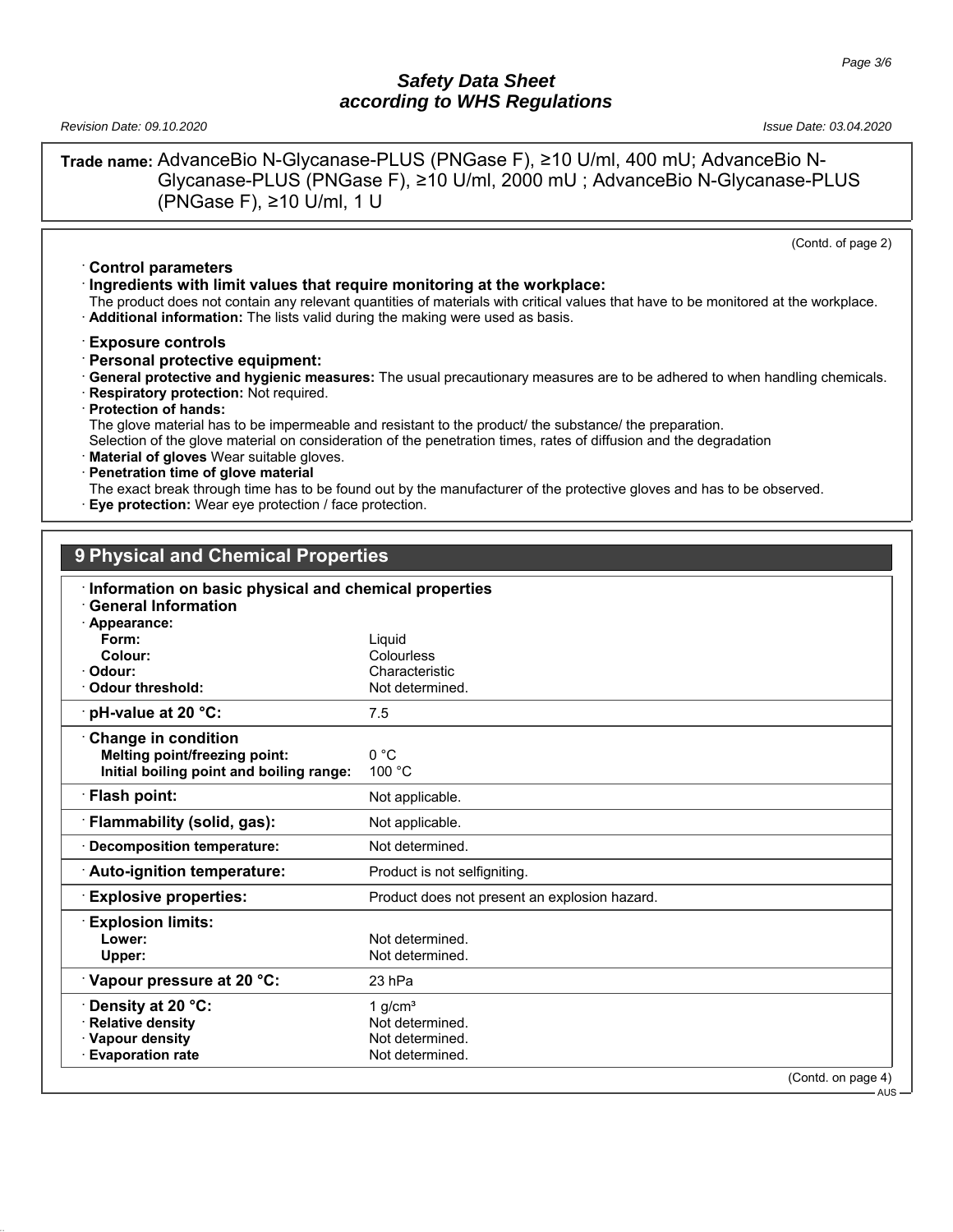*Revision Date: 09.10.2020 Issue Date: 03.04.2020*

**Trade name:** AdvanceBio N-Glycanase-PLUS (PNGase F), ≥10 U/ml, 400 mU; AdvanceBio N-Glycanase-PLUS (PNGase F), ≥10 U/ml, 2000 mU ; AdvanceBio N-Glycanase-PLUS (PNGase F), ≥10 U/ml, 1 U

|                                                           |                                                        | (Contd. of page 3) |
|-----------------------------------------------------------|--------------------------------------------------------|--------------------|
| Solubility in / Miscibility with<br>water:                | Fully miscible.                                        |                    |
| · Partition coefficient: n-octanol/water: Not determined. |                                                        |                    |
| <b>∀iscosity:</b><br>Dynamic at 20 °C:<br>Kinematic:      | $0.952$ mPas<br>Not determined.                        |                    |
| Solvent content:<br>Water:                                | 99.4 %                                                 |                    |
| Solids content:<br>Other information                      | $0.6 \%$<br>No further relevant information available. |                    |

# **10 Stability and Reactivity**

· **Reactivity** No further relevant information available.

- · **Chemical stability**
- · **Thermal decomposition / conditions to be avoided:** No decomposition if used according to specifications.
- · **Possibility of hazardous reactions** No dangerous reactions known.
- · **Conditions to avoid** No further relevant information available.
- · **Incompatible materials:** No further relevant information available.
- · **Hazardous decomposition products:** No dangerous decomposition products known.

# **11 Toxicological Information**

#### · **Information on toxicological effects**

- · **Acute toxicity**
- · **Primary irritant effect:**
- · **Skin corrosion/irritation** May be harmful in contact with skin.
- · **Serious eye damage/irritation** No irritating effect.
- · **Respiratory or skin sensitisation** No sensitising effects known.
- · **Additional toxicological information:**

The product is not subject to classification according to the calculation method of the General EU Classification Guidelines for Preparations as issued in the latest version.

When used and handled according to specifications, the product does not have any harmful effects to our experience and the information provided to us.

# **12 Ecological Information**

- · **Toxicity**
- · **Aquatic toxicity:** No further relevant information available.
- · **Persistence and degradability** No further relevant information available.
- · **Behaviour in environmental systems:**
- · **Bioaccumulative potential** No further relevant information available.
- · **Mobility in soil** No further relevant information available.

(Contd. on page 5)

AUS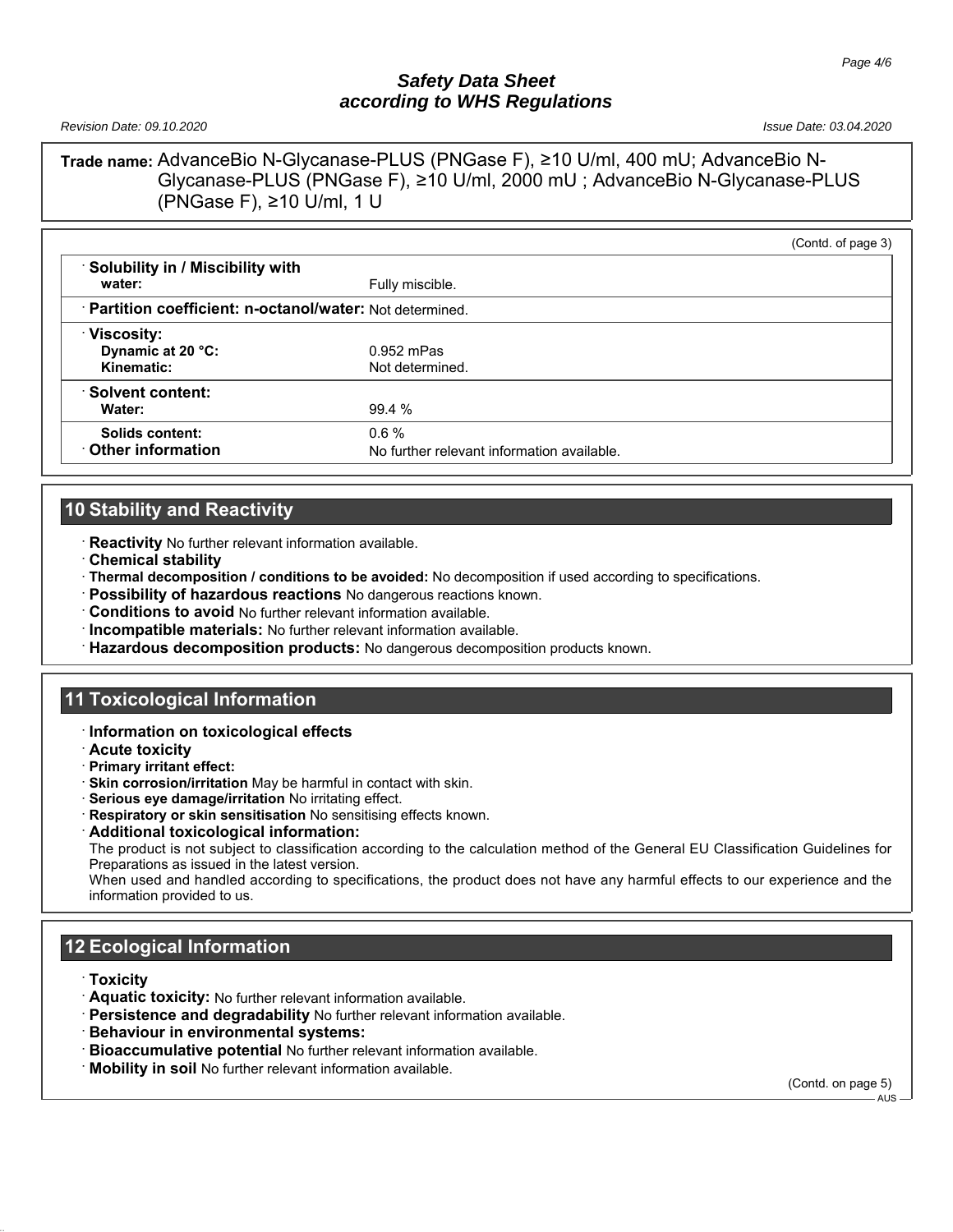*Revision Date: 09.10.2020 Issue Date: 03.04.2020*

**Trade name:** AdvanceBio N-Glycanase-PLUS (PNGase F), ≥10 U/ml, 400 mU; AdvanceBio N-Glycanase-PLUS (PNGase F), ≥10 U/ml, 2000 mU ; AdvanceBio N-Glycanase-PLUS (PNGase F), ≥10 U/ml, 1 U

(Contd. of page 4)

· **Additional ecological information:**

· **General notes:** Not hazardous for water.

· **Results of PBT and vPvB assessment**

· **PBT:** Not applicable.

· **vPvB:** Not applicable.

· **Other adverse effects** No further relevant information available.

#### **13 Disposal considerations**

· **Waste treatment methods**

· **Recommendation** Dispose of contents/container in accordance with local/regional/national/international regulations.

· **Uncleaned packaging:**

- · **Recommendation:** Disposal must be made according to official regulations.
- **Recommended cleansing agents:** Water, if necessary together with cleansing agents.

| <b>14 Transport information</b>                                       |                 |
|-----------------------------------------------------------------------|-----------------|
| ∙ UN-Number<br><b>ADG, ADN, IMDG, IATA</b>                            | not regulated   |
| UN proper shipping name<br><b>ADG, ADN, IMDG, IATA</b>                | not regulated   |
| Transport hazard class(es)                                            |                 |
| ADG, ADN, IMDG, IATA<br>· Class                                       | not regulated   |
| · Packing group<br><b>ADG, IMDG, IATA</b>                             | not regulated   |
| <b>Environmental hazards:</b>                                         | Not applicable. |
| Special precautions for user                                          | Not applicable. |
| Transport in bulk according to Annex II of Marpol and<br>the IBC Code | Not applicable. |
| · UN "Model Regulation":                                              | not regulated   |

# **15 Regulatory information**

#### · **Safety, health and environmental regulations/legislation specific for the substance or mixture**

· **Australian Inventory of Chemical Substances** 7732-18-5 water, distilled, conductivity or of similar purity

1185-53-1 2-amino-2-(hydroxymethyl)propane-1,3-diolhydrochloride

7647-14-5 sodium chloride

(Contd. on page 6)

AUS